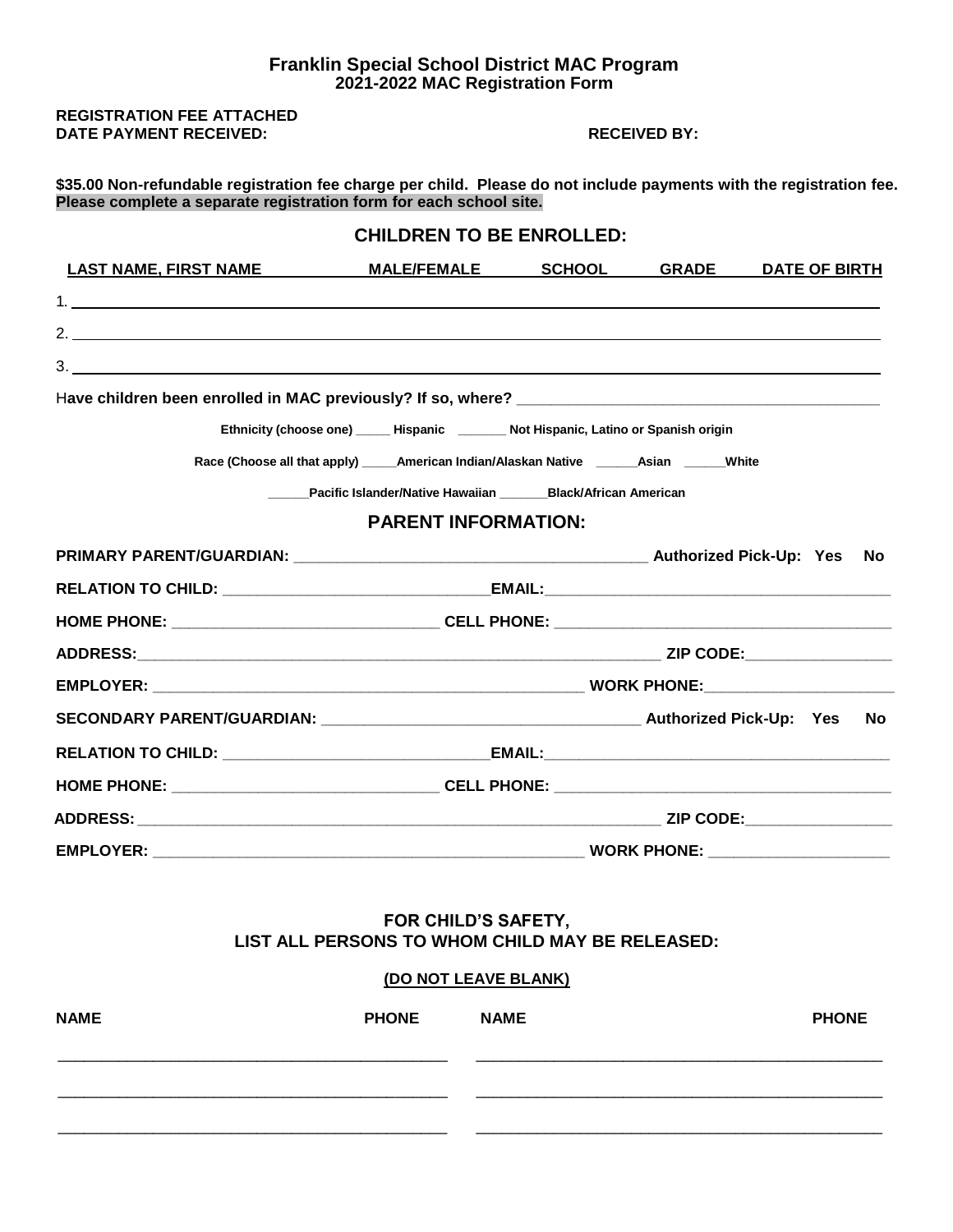# **LIST ALL PERSONS TO WHOM CHILD MAY NOT BE RELEASED: (Parent must provide legal documentation to support this request if person listed is a parent of the child.)**

## **EMERGENCY INFORMATION**

**Name of person, other than parent, authorized to act for the parent in an emergency: DO NOT LEAVE BLANK** 

|                                                                                                                      |                                          | Child's Health is: Excellent: ___________________Good: __________________________Poor: _____________                                                                                                                                                                                                                                                                                                |  |
|----------------------------------------------------------------------------------------------------------------------|------------------------------------------|-----------------------------------------------------------------------------------------------------------------------------------------------------------------------------------------------------------------------------------------------------------------------------------------------------------------------------------------------------------------------------------------------------|--|
| Please describe any medical conditions including allergies.                                                          |                                          |                                                                                                                                                                                                                                                                                                                                                                                                     |  |
|                                                                                                                      |                                          |                                                                                                                                                                                                                                                                                                                                                                                                     |  |
| Please refer to the Parent Manual for details on dispensing of medication while in MAC.<br><b>NAME OF MEDICATION</b> | <b>MEDICATION</b><br><b>DAILY DOSAGE</b> | Please list all prescription medication that your child takes on a daily basis. We would like to be aware of<br>any medicines your child takes to provide this information to medical personnel in case of an emergency.<br><b>REASON PRESCRIBED</b>                                                                                                                                                |  |
| treatment for, and to order injection and/or surgery of my child.                                                    |                                          | In the event of an emergency, I hereby give permission to MAC staff to secure proper medical treatment for my child if I cannot be<br>reached, I hereby give permission for emergency personnel selected by MAC staff to order x-rays, routine tests and treatment for<br>the health of my child. I also give permission to emergency personnel selected by MAC staff to hospitalize, secure proper |  |
| <b>Printed Name of Parent/Legal Guardian</b>                                                                         |                                          | <b>Date</b>                                                                                                                                                                                                                                                                                                                                                                                         |  |
| <b>Signature of Parent/Legal Guardian</b>                                                                            |                                          | <b>Date</b>                                                                                                                                                                                                                                                                                                                                                                                         |  |
|                                                                                                                      |                                          |                                                                                                                                                                                                                                                                                                                                                                                                     |  |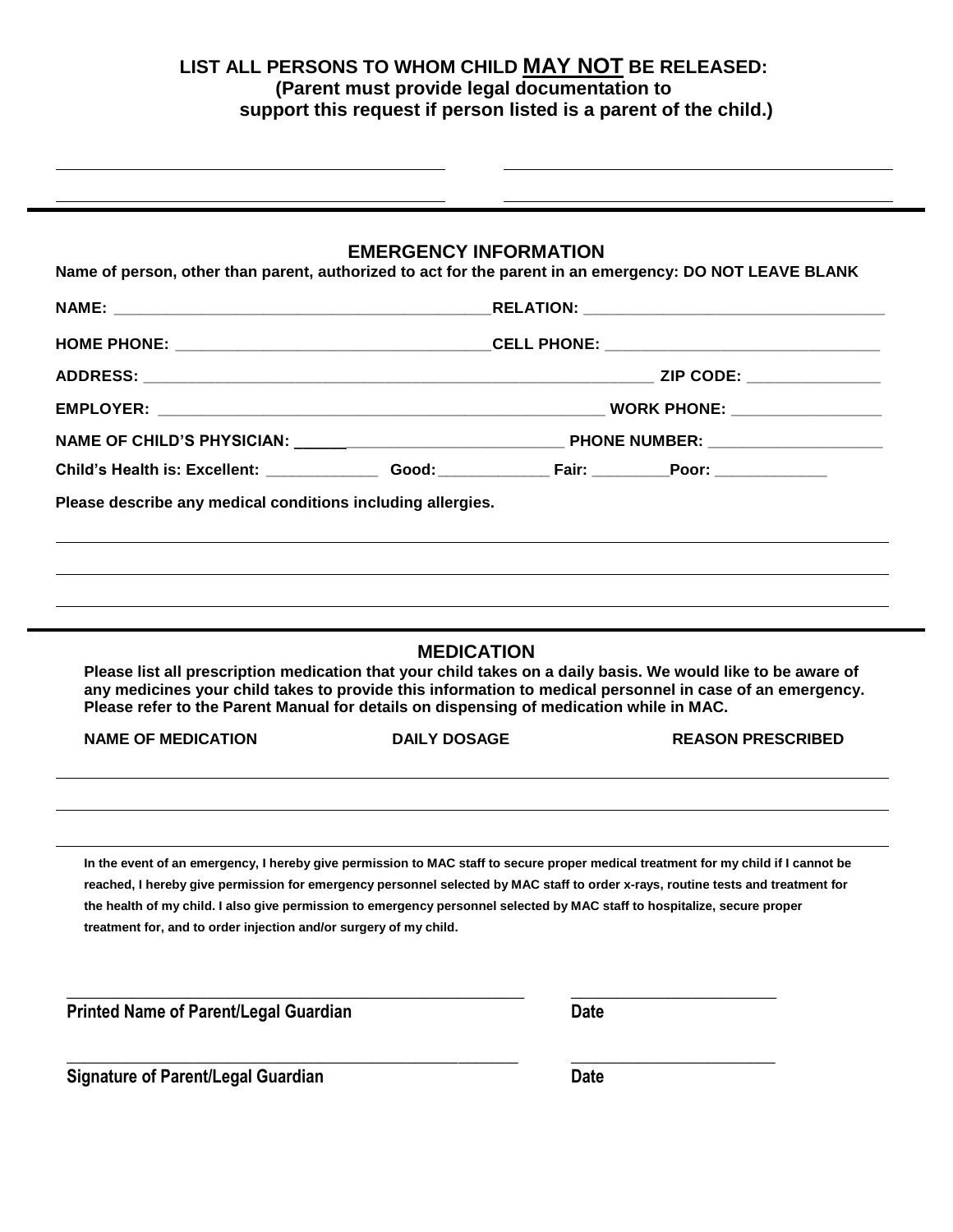## **Franklin Special School District Morning and After School Care Program (MAC) Parent Agreement Form**

### Please **READ** and **INITIAL beside each item**: please **do not check or place an X.**

- \_\_\_\_\_1. My child has permission to participate in all MAC activities, including enrichment classes. I will be notified of all field trips through MAC communications, and sign a permission slip for my child to attend.
- \_\_\_\_\_2. I give permission to the Franklin Special School District and MAC for any photos or video footage of my child(ren) taken during the course of MAC to be used for educational, promotional or any other purpose benefitting Franklin Special School District and/or the MAC Program.
- \_\_\_\_\_3. It is my responsibility to provide health and/or medical care insurance on my child(ren) enrolled and participating in the program.
- \_\_\_\_\_4. In the event of an emergency and if I cannot be contacted on any phone number which I have provided in my child's registration, then I give permission to MAC personnel to obtain whatever medical treatment they deem necessary for my child. I waive, release and hold harmless the Franklin Special School District, MAC, their employees, volunteers and agents from all legal and financial responsibility and from all costs, injuries and/or other damages which might occur from the decision to provide medical treatment for my child(ren) and from the choice of the provider of the medical treatment by the MAC personnel.
- \_\_\_\_\_5. I understand that all children enrolled in the program are expected to follow the rules established by MAC for the purpose of safety and smooth operation of the program. If a discipline problem occurs, the Site Manager will contact me. The discipline procedures that will be followed are:
	- 1. Verbal warning by child's staff person
	- 2. Removal from group (time out) that is developmentally age appropriate
	- 3. Written documentation of incident along with a meeting between child and Site Manager
	- 4. Parental notification

Suspension from the program for one to five days or termination from the program can occur if inappropriate behavior is used. Refer to Behavior Policy on page 12 of parent manual.

- \_\_\_\_\_6. I understand that **all tuition payments must be made on Friday the week of services by 6:00 pm. If payment has not been made by Friday at 6:00 pm, a \$5.00 late charge will be applied to your account. Late fees will continue to accrue each week a balance is due.**
- \_\_\_\_\_7. I will keep MAC updated of any changes in work, cell, home and emergency contact phone numbers and email addresses.
- \_\_\_\_\_8. I understand my child or I may be asked to complete survey information regarding the program/classes for evaluation purposes, and I agree to participate and have my child participate in such. I also consent to the release of my child's academic information including grades, student conduct, attendance records and standardized test scores for evaluation purposes when needed.
- \_\_\_\_\_9. I received a copy of the Tennessee Department of Education Summary of Child Care Approval Requirements and information regarding recognizing child abuse in my parent manual.
- \_\_\_\_10. My child will be picked up by 6:00pm. I understand that a late fee of \$15.00 will be charged until 6:15 pm, and \$1.00 per minute thereafter.
- 11. I understand that if MAC suspects any parent, guardian, or other authorized caretaker to be incapacitated, either mentally, physically, or emotionally; behaving in an irrational manner due to the influence of alcohol, drugs, or other substance, MAC reserves the right to call another authorized person to pick up the child.

The completion of the child information form enrolls my child in MAC. It is my responsibility to update the information contained in this form as needed. **I have received and read the MAC Parent Manual and agree to abide by all requirements. All fee options have been explained to me and I have been given the opportunity to ask any questions that I may have regarding the MAC Program.**

Signature of Parent/Guardian:

Child's Name: \_\_\_\_\_\_\_\_\_\_\_\_\_\_\_\_\_\_\_\_\_\_\_\_\_\_\_\_\_\_\_\_\_\_\_\_\_\_\_Date:\_\_\_\_\_\_\_\_\_\_\_\_\_\_\_\_\_\_\_\_\_\_